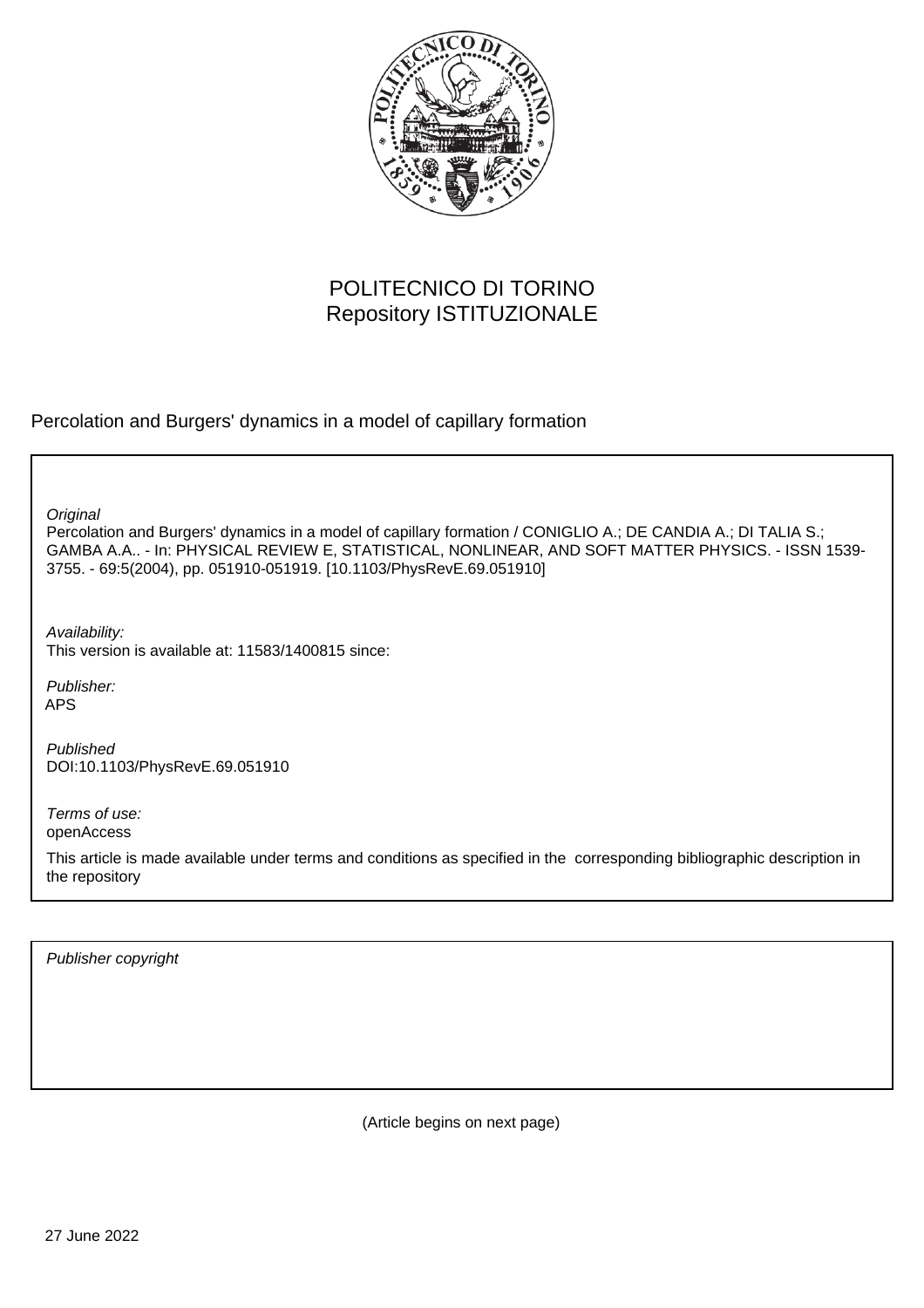# **Percolation and Burgers' dynamics in a model of capillary formation**

A. Coniglio,<sup>1</sup> A. de Candia,<sup>1</sup> S. Di Talia,<sup>2</sup> and A. Gamba<sup>3</sup>

1 *Dipartimento di Scienze Fisiche, Università di Napoli "Federico II," 80126 Napoli, Italy*

*and Istituto Nazionale di Fisica della Materia, Unità di Napoli, 80126 Napoli, Italy*

2 *International School for Advanced Studies (SISSA-ISAS), 34014 Trieste, Italy*

*and Laboratory of Mathematical Physics, The Rockefeller University, New York, New York 10021, USA*

3 *Dipartimento di Matematica, Politecnico di Torino, 10129 Torino, Italy*

(Received 22 July 2003; published 24 May 2004; publisher error corrected 14 September 2004)

Capillary networks are essential in vertebrates to supply tissues with nutrients. Experiments of *in vitro* capillary formation show that cells randomly spread on a gel matrix autonomously organize to form vascular networks. Cells form disconnected networks at low densities and connected ones above a critical density. Above the critical density the network is characterized by a typical mesh size  $\sim$ 200  $\mu$ m, which is approximately constant on a wide range of density values. In this paper we present a full characterization of a recently proposed model which reproduces the main features of the biological system, focusing on its dynamical properties, on the fractal properties of patterns, and on the percolative phase transition. We discuss the relevance of the model in relation with some experiments in living beings and proposed diagnostic methods based on the measurement of the fractal dimension of vascular networks.

DOI: 10.1103/PhysRevE.69.051910 PACS number(s): 87.10.+e, 87.17.-d, 64.60.Ak

# **I. INTRODUCTION**

In recent years, biologists have collected many qualitative and quantitative data on the behavior of microscopic components of living beings. We are, however, still far from understanding how these microscopic components interact to build functions which are essential for life. On the other hand, the great success of statistical physics has been the ability to explain the emergence of complex behaviors in physical systems from simplified models of microscopic interactions by a combination of statistical principles and dynamical laws. It seems likely that these tools will turn more and more useful in understanding the behavior of biological systems. One of the areas where this progress can be reasonably expected is the spontaneous formation of complex patterns in living organisms.

The formation of patterns in nature corresponds to various types of symmetry breaking of initially homogeneous systems. Different processes can be reduced to a similar mathematical structure and lead to the formation of patterns whose different realizations share certain common geometrical features. Such patterns often show self-similarity and scaling laws [1] similar to those emerging in the physics of phase transitions [2] and of several kinds of aggregation dynamics [3,4]. For many of these systems it has been shown that scaling laws are directly related to the process which led to the formation of the structure itself [3].

The vascular network [5] is a typical example of natural structure characterized by non trivial scaling laws. In recent years many experimental investigations have been performed on the mechanism of blood vessel formation [6] both in living beings and in *in vitro* experiments. In these experiments, cells are cultured on a gel matrix and their migration and aggregation observed through videomicroscopy. A systematic analysis of such data has led to the discovery of some interesting phenomena and to the proposal of a theoretical model [7] in good agreement with experience [8]. One of the main observations of Refs. [7,8] is that the system exhibits a percolative transition, forming disconnected networks for low cells densities and connected ones above a critical density  $\sim$ 100 cells/mm<sup>2</sup>.

The model of Ref. [7] describes the motion of a fluid of randomly seeded independent particles which communicate through emission and absorption of a soluble factor and move toward its concentration gradients. The model allows one to reproduce well both the observed percolative transition and the typical scale of observed vascular networks. While random dispersion of particles at initial time is reminiscent of standard percolative models, here an important role is played by migration and dynamical aggregation of particles. The model appears thus as a possibly new and physically interesting representative in the class of percolation models.

In this paper we present a complete characterization and discussion of the model focusing on the process of aggregation, on percolative critical behavior, and on fractal structures observed at small and large scales. The dynamics, described by a Burgers-like equation, is discussed in the framework of the hydrodynamics of a fluid of noninteracting particles focusing on differences and analogies with the original Burgers' system. The percolative critical behavior and the geometry of patterns are studied using scaling relations, computing critical indices and the fractal dimension through extensive numerical simulations and analysis of the experimental data.

We verify the agreement of numerical simulations with experimental observations, as discussed in Ref. [7], extending the analysis to cluster distributions. The numerical results show that the transition is in the universality class of random percolation, even in the presence of migration and dynamical aggregation, which changes the pattern geometry at small scales as shown by the calculation of the fractal dimension at any scale.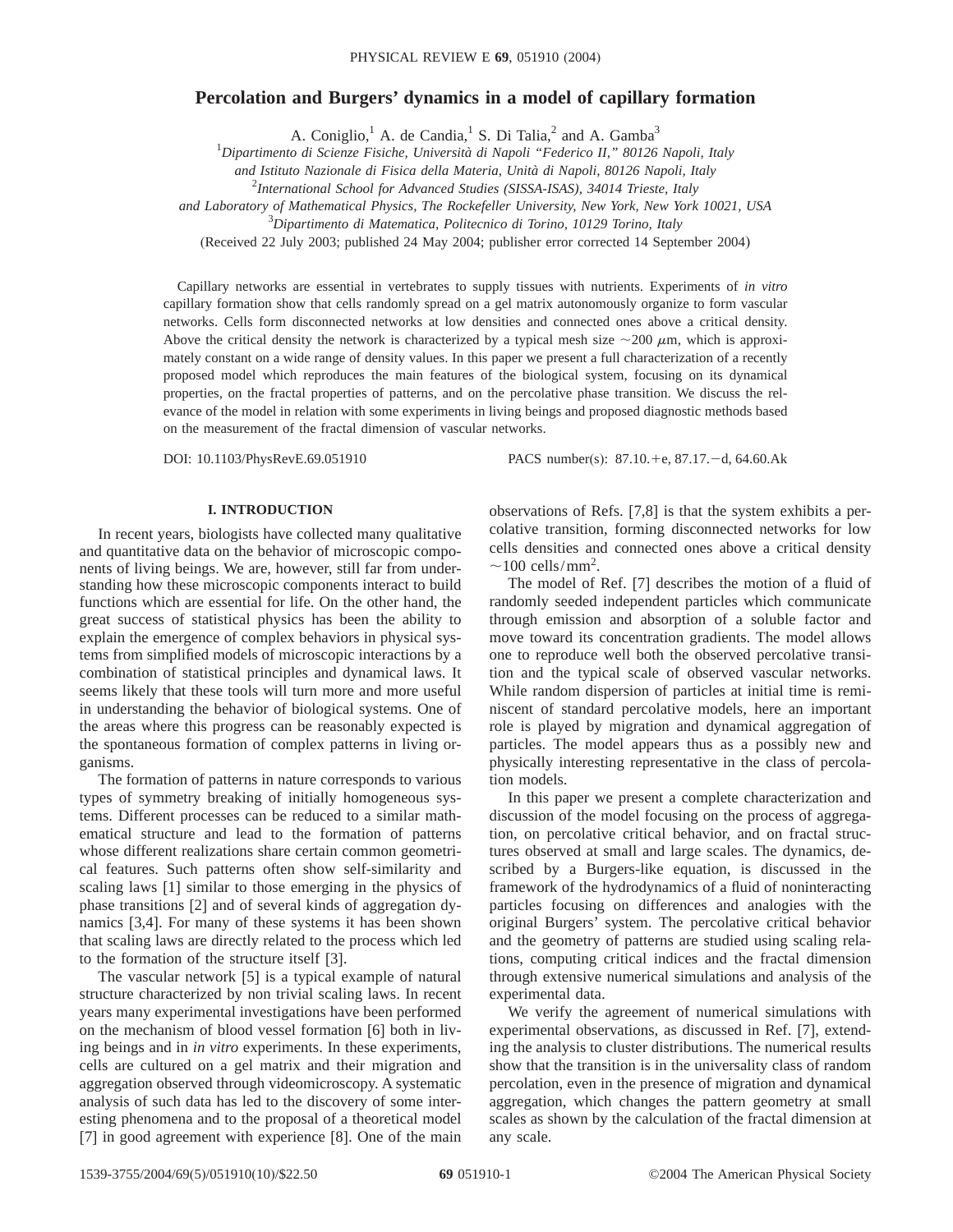The paper is organized as follows. Section II summarizes some background knowledge on the biological problem of vascular network formation and the main experimental observations of Ref. [8]. Section III is a short review of results in the hydrodynamics of noninteracting particles. In Sec. IV a full characterization of the model that appeared in Ref. [7] is presented, while in Sec. V the main results on the critical behavior and the fractal structures of model and experiments are presented. In the conclusions we discuss the relevance of our results in relation to some recent *in vivo* experiments and diagnostic methods based on the measurement of the fractal dimension of vascular networks which have been proposed in the literature [9].

# **II. BIOLOGICAL FRAMEWORK AND EXPERIMENTAL OBSERVATIONS**

To supply tissues with nutrients in an optimal way, vertebrates have developed a hierarchical vascular system which terminates in a network of size-invariant units, i.e., capillaries. Capillary networks characterized by intercapillary distances ranging from 50 to 300  $\mu$ m are essential for optimal metabolic exchange [10].

Capillaries are made of endothelial cells. Their growth is essentially driven by two processes: vasculogenesis and angiogenesis [6]. Vasculogenesis consists of local differentiation of some precursor cells to endothelial ones that assemble into a vascular network by directed migration and cohesion. Angiogenesis is, essentially, characterized by sprouting of an immature structure and remodeling.

In the early embryonic life, capillaries are formed by vasculogenesis which brings the formation of a primitive vascular network. Angiogenesis integrates vasculogenesis forming new capillaries from existing ones. The growth of blood vessels in the developing organs is basically the result of an invasion process by capillaries into the early organs' structures. It has been proven and accepted that during tumorigenesis angiogenesis is essential to provide the requisite nutritional supply to growing tumors (for a review see Ref. [6]). Carmeliet in Ref. [6] speculates that recent findings of mosaic tumor vessels and vasculogenic tumor cells "may have considerable consequences for antiangiogenic tumor therapy".

Experiments have shown that endothelial cells cultured on Matrigel, a surface which favors cell motility and has biochemical characteristics similar to living tissues, selfassemble to form geometric tubular networks, which are almost identical to capillary vascular beds observed in living beings [11].

The process of formation of a vascular network starting from randomly seeded cells can be accurately tracked by videomicroscopy [8] and it is observed to proceed along three main stages (see Fig. 1): (i) migration and early network formation, (ii) network remodeling, and (iii) differentiation in tubular structures. During the first phase, which is the most important for the geometrical properties of the structures, cells migrate over distances which are an order of magnitude larger than their radius and aggregate when they get in touch with one of their neighbors. In a time of the



FIG. 1. Experimental pictures of the dynamical process of vascular network formation obtained starting with an initial cell density of 200 cells/mm2. (a) *t*=0*h* ; (b) *t*=3*h* ; (c) *t*=6*h* ; (d) *t*=9*h*. The side of the box is 2 mm. Observe that bright spots and darker edges appearing in the pictures are an artifact of phase-contrast microscopy but all correspond to the same kind of cellular matter. On the other hand, the Matrigel background is easily recognizable from the homogeneous gray color.

order of 10 h they form a continuous multicellular network which can be described as a collection of nodes connected by chords. The mean chord length is approximately independent on the initial cell density  $\bar{n}$ , with an average value  $\bar{\ell}$  $\approx$  200  $\mu$ m for  $\bar{n}$  ranging from 100 to 200 cells/mm<sup>2</sup>. By varying the initial cell density one observes the clear signs of a percolative transition (Fig. 2). Below a critical value  $n_c$  $\sim$ 100 cells/mm<sup>2</sup> groups of disconnected structures are formed [Fig. 2(a)]. For  $\bar{n} \ge n_c$  a single connected network is instead visible [Figs. 2(b) and 2(c)]. For higher values of  $\bar{n}$ one observes a sort of "Swiss-cheese" pattern [Fig. 2(d)].

An accurate statistics of individual cells trajectories has been presented in Ref. [8], showing that in the first phase cell motion has marked persistence in the initial direction, pointing toward zones of higher concentrations of cells. This indicates that cells communicate among them through the emission of soluble chemical factors that diffuse and degrade in the surrounding medium, and suggests that they move toward the gradients of this chemical field. The statistics of individual cells trajectories in a simulated chemotactic field strongly support the model [8]. Cells behave like not-directly interacting particles, the interaction being mediated by the release of chemotactic factors.

It is interesting to observe here that direct evidence of the cell-cell interacting mechanism essential for pattern formation is very difficult to obtain experimentally. A quantitative model based on microscopic assumptions, however, allows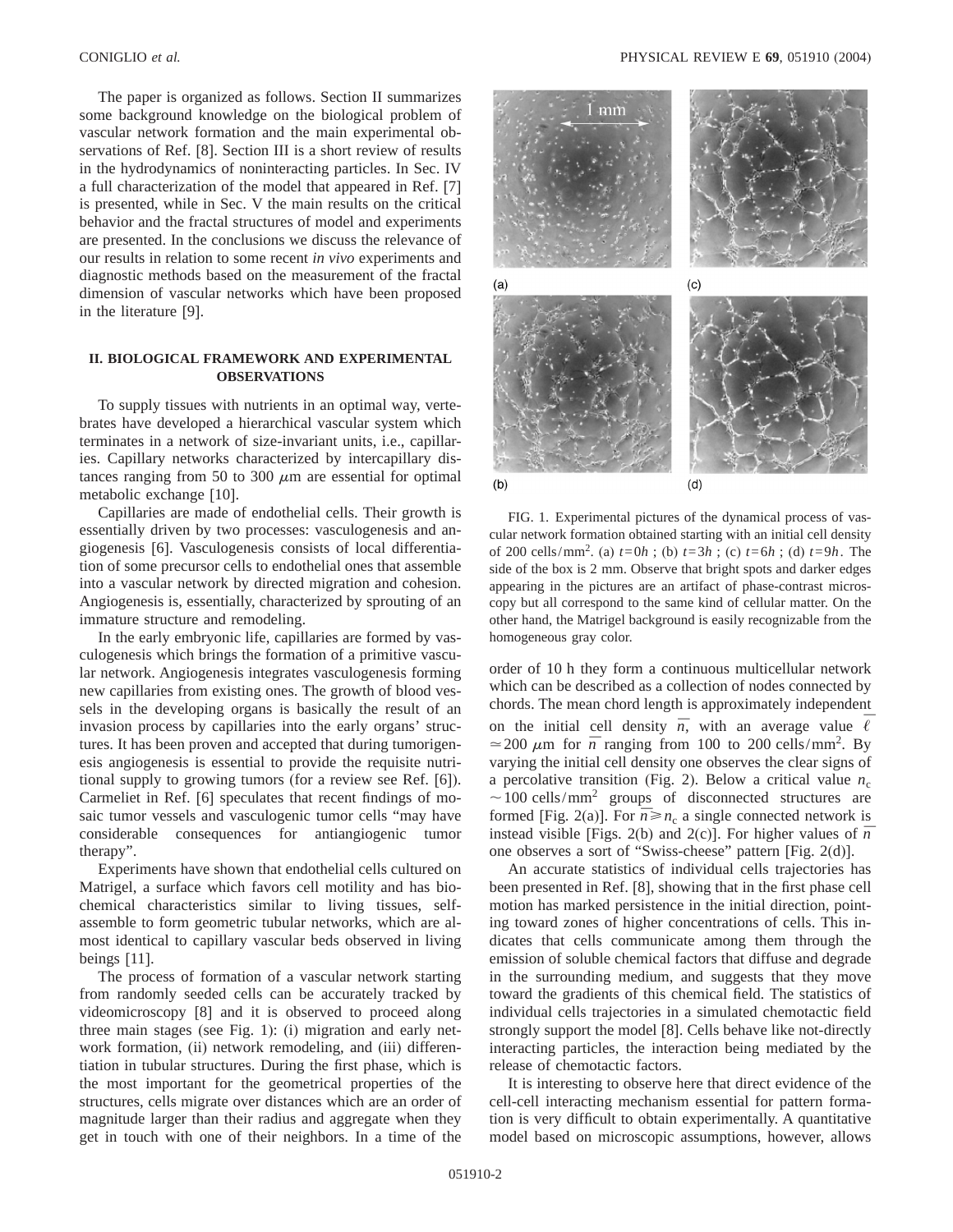

FIG. 2. Experimental pictures of vascular structures obtained starting from four different values of the initial cell density. (a) 50 cells/mm<sup>2</sup>; (b) 100 cells/mm<sup>2</sup>; (c) 200 cells/mm<sup>2</sup>; (d) 400 cells/ $mm^2$ . The side of the box is 2 mm.

to obtain important indirect evidence on the molecular mechanism, making clear predictions of the macroscopic behavior that can be easily verified experimentally.

#### **III. BURGERS' EQUATION**

The hydrodynamics of noninteracting particles has been studied in many different contexts, e.g., in astrophysics, to describe the emergence of structures from an initial uniform density [12], and in condensed matter to describe molecular surface growth and granular materials [13,14]. Among such systems, an interesting case is that of weakly interacting sticky matter. In the early stages of dynamics, each particle moves with a constant velocity, given by a random statistical distribution. This motion gives rise to intersection of trajectories and formation of shock waves. After the birth of these local singularities (caustics) regions of high density grow and form a peculiar structure. The main feature of this structure is the existence of comparatively thin layers and filaments of high density that separate large regions of low density. This is an intermediate state: if the initial velocity field satisfies natural statistical properties, then the final state will be a Maxwellian thermal equilibrium distribution with normal coarse-grained density fluctuations. The behavior of these systems can be described in detail by Burgers' equation [15]:

$$
\frac{\partial \mathbf{v}}{\partial t} + \mathbf{v} \cdot \nabla \mathbf{v} = \nu \nabla^2 \mathbf{v},\tag{1}
$$

coupled with the mass-conservation law:

$$
\frac{\partial n}{\partial t} + \nabla \cdot (n\mathbf{v}) = 0.
$$
 (2)

These equations are a well established paradigm in the theory of self-organized aggregation and pattern formation and have been utilized to describe the emergence of structured patterns in many different physical settings [12,13].

Assuming that the initial velocity is potential,  $\mathbf{v}_0(\mathbf{a})$  $=-\nabla \psi_0(\mathbf{a})$ , this condition yields also for later times and the potential  $\psi$  obeys to the Kardar, Parisi, and Zhang (KPZ) equation [13]:

$$
\frac{\partial \psi}{\partial t} = \frac{1}{2} (\nabla \psi)^2 + \nu \nabla^2 \psi.
$$

As observed by Hopf [16] and Cole [17], the change of variable  $\psi=2\nu$  ln  $\theta$  changes the nonlinear KPZ equation into a heat equation, thereby leading to the explicit solution, if there are no boundaries:

$$
\psi(\mathbf{r},t) = 2\nu \ln \frac{1}{(4\pi\nu t)^d} \int_{R^d} \exp \left[ \frac{1}{2\nu} \left( \psi_0(\mathbf{a}) - \frac{|\mathbf{r} - \mathbf{a}|^2}{2t} \right) \right] d^d a. \tag{3}
$$

In the  $\nu \rightarrow 0$  limit (which coincides with the case of noninteracting particles) using the steepest descent method one obtains that

$$
\psi(\mathbf{r},t) = \max_{\mathbf{a}} \left( \psi_0(\mathbf{a}) - \frac{|\mathbf{r} - \mathbf{a}|^2}{2t} \right).
$$
 (4)

In the points where  $\psi_0(\mathbf{a})$  is differentiable one easily obtains that the map between initial coordinates (Lagrangian coordinates) and actual ones (Eulerian) is given by the relation

$$
\mathbf{r} = \mathbf{a} + \mathbf{v}_0(\mathbf{a})t. \tag{5}
$$

Formal use of this relation apparently predicts overshooting, i.e., in some regions one point **r** corresponds to more points with different **a**. Actually only the point which maximizes  $\psi$ must be taken. The other points must have generated a  $\delta$ function concentration of matter at a previous stage. This means that the relation (5) gives the correct behavior only when it is invertible. It can be easily shown that the first time when the map becomes multivalued is [18]

$$
t_* = \frac{1}{\max_{\mathbf{a}} [\lambda_i(\mathbf{a})]},
$$
 (6)

where  $\lambda_i$  are the eigenvalues of the Hessian matrix  $\partial^2 \psi_0 / \partial a_i \partial a_j$  [18].

A nonvanishing value of  $\nu$ , no matter how small, prevents the interpenetration of particles in the sense that on scales of order  $\delta \sim \nu \tau/l$ , where  $\tau$  and *l* are typical time and length scales, the Laplacian term becomes important and dissipation prevents the faster particles from overcoming the slow ones. This has the physical effect that once a fast particle catches up to a slow one they stick together and continue their motion as a whole.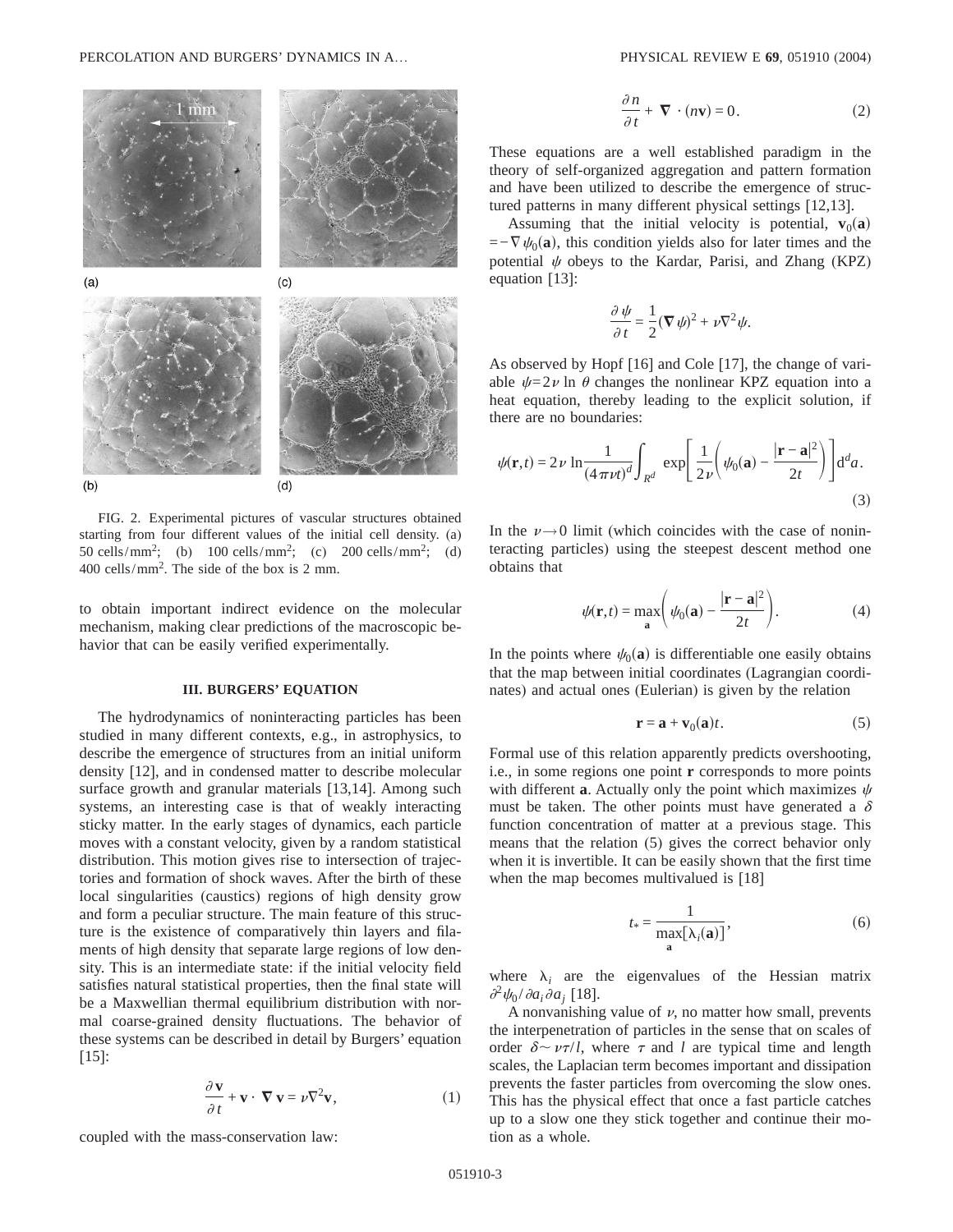

FIG. 3. Construction of the solution with the parabola method for a given realization of the initial potential  $\psi_0(a)$ . The parabola  $\alpha$ (*a*) centered in a Eulerian point *r*<sup>\*</sup> touches the potential in two points  $a_1$ ,  $a_2$ . This corresponds to the formation of a shock in the velocity field at the Eulerian point *r*\*.

The arbitrary parameter  $\nu$  can be interpreted as viscosity, even if the way it enters into the equation implies a model description of viscosity rather than a physical one.

The velocity field can be recovered from the relation

$$
\mathbf{v}(\mathbf{r},t) = \frac{\mathbf{r} - \mathbf{a}^*(\mathbf{r},t)}{t} \tag{7}
$$

where  $\mathbf{a}^*$  is the point which verifies relation (4).

Equation (4) is the basis of much work on Burgers' equation. It gives a nice geometrical construction of the solution starting with the initial conditions  $\psi_0(\mathbf{a})$ . We recall the argument in the one-dimensional case, the extension to the higher dimensional case being straightforward.

Evaluating the expression in the right-hand side of Eq. (4) is equivalent to finding points where the distance between the parabola  $\alpha(r, a, t) = |r - a|^2 / 2t$  and the initial potential  $\psi_0(a)$  is minimum, or points where the parabola  $\alpha(r, a, t)$  $+H$ , where *H* is a constant, touches for the first time the initial potential  $\psi_0(a)$ . The behavior of these extreme points is regulated by the curvature of the parabola, i.e., 1/*t*, and that of the initial potential  $\sim v_0 / l_0$ , where  $l_0$  is a typical length scale of the initial potential. For times such that *t*  $\ll l_0 / v_0$  the parabola has a large curvature and the point where Eq. (4) is satisfied is unique. During the course of time the curvature of the parabola diminishes and finally there will be a point where two Lagrangian points will correspond to the same Eulerian one. This corresponds to the formation of a shock. From this construction it is easy to understand that the velocity field will tend to a sawtooth behavior [Fig. 3].

To understand the behavior of the density field, one can use the mass-conservation law [18]. This implies that at regular points the density is given by

$$
n(\mathbf{r},t) = \frac{n_0(\mathbf{a})}{J(\mathbf{a},t)},
$$
\n(8)

where *J* is the Jacobian of the Lagrangian map. Since the Jacobian is [up to a factor  $(-1)^d$ ] equal to the Hessian of the

Lagrangian potential  $\varphi(\mathbf{a},t)=t\psi_0(\mathbf{a})-a^2/2$  it follows that large densities are typically obtained near points where the Hessian vanishes [12].

Many analytic and numerical techniques have been developed to understand the properties of systems described by higher dimensional Burgers' dynamics (for a review see Ref. [19]). It has been shown that they develop in a finite time shock waves corresponding to faster particles overcoming slower ones, just as in the one-dimensional case. One observes the formation of a networklike pattern of shock waves, which after some time can be well described as groups of nodes connected by chords [20]. The geometry of these patterns is linked to the properties of the initial conditions and for typical initial conditions (Gaussian density fluctuations with a power-law spectrum, which implies that also the initial velocity is Gaussian with a power-law spectrum) does not show any typical length scale. A power-law scaling at small masses (compared to the average mass) is observed in the behavior of the cumulated mass function, defined as the number of shock intervals having a length greater than the mass. For large masses, a power-law for the logarithm of the cumulated mass function is observed. Some of these results can be derived analytically for the one-dimensional case [21].

## **IV. THE MODEL**

The first phase of the dynamical process of *in vitro* capillary formation described in Sec. II has many similarities with the process of pattern formation in Burgers' equation. This point of view is supported by the statistics of individual cells trajectories [8], showing that the kinematics of cells is well described by a set of not directly interacting particles, approximately moving along straight lines. With respect to the original Burgers model however one has an additional effect, since cell velocities are believed to be formed as a consequence of the detection by the cell themselves of spatial gradients of a chemotactic factor.

A model based on such assumptions has been proposed [7], which turns out to be in strikingly good agreement with experimental observations. The model describes the cell population as a continuous distribution of density *n* and velocity **v**; it also assumes the presence of a concentration field *c* of soluble factors. Cells are modeled as a fluid of not directly interacting particles accelerated by gradients of soluble factors, which are supposed to be released by cells, diffuse, and degrade in finite time, as suggested by experimental observations. These assumptions give rise to the following equations:

$$
\frac{\partial n}{\partial t} + \nabla \cdot (n\mathbf{v}) = 0, \tag{9a}
$$

$$
\frac{\partial \mathbf{v}}{\partial t} + \mathbf{v} \cdot \nabla \mathbf{v} = \mu \nabla c, \qquad (9b)
$$

$$
\frac{\partial c}{\partial t} = D\mathbf{\nabla}^2 c + \alpha n - \tau^{-1} c,\tag{9c}
$$

where  $D, \alpha, \tau$  are respectively, the diffusion coefficient, the rate of release, and the characteristic degradation time of soluble mediators, and  $\mu$  measures the strength of cell re-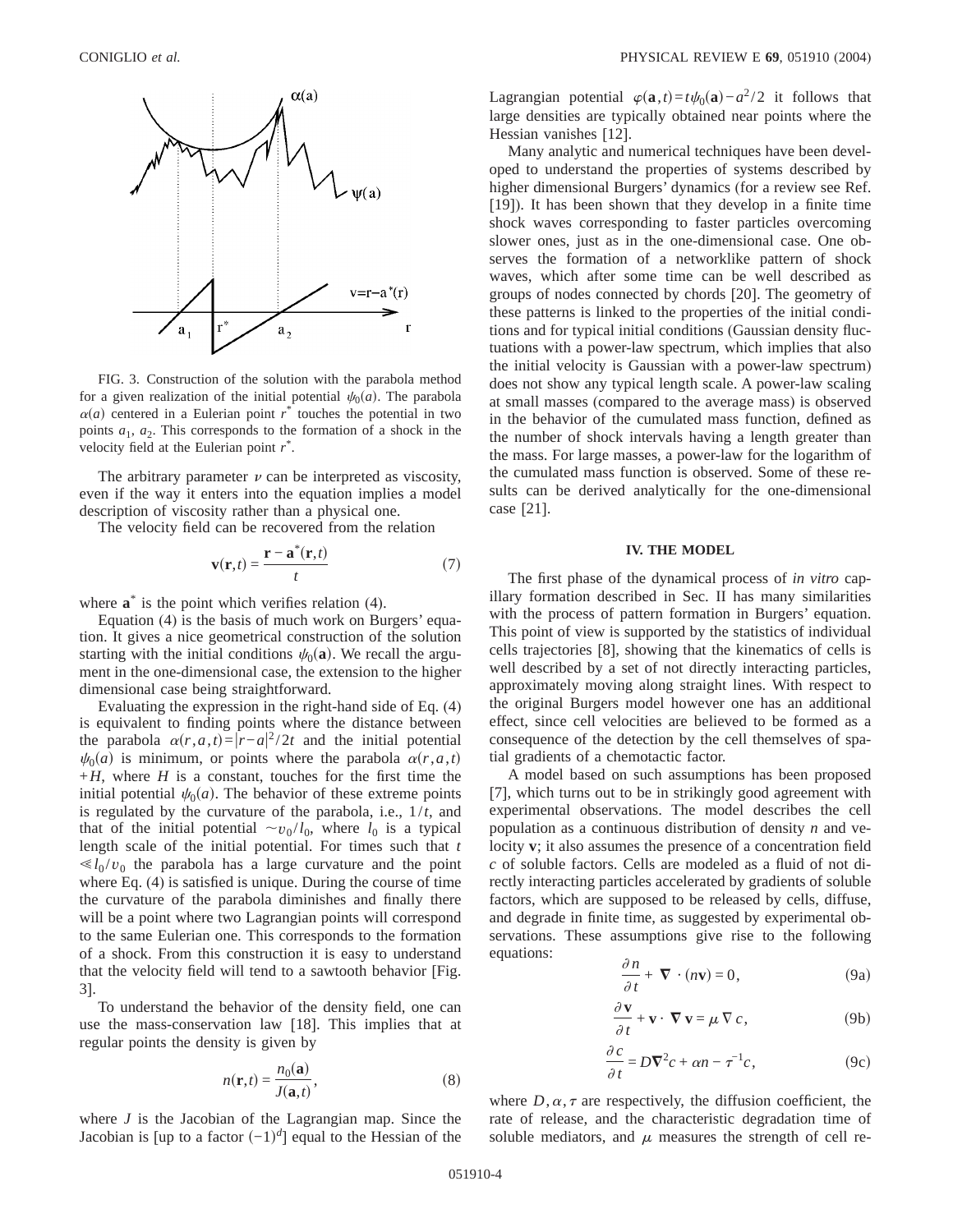sponse. Initial conditions are given in the form of a set of randomly distributed bell-shaped bumps having width of the order of the average cell radius *a* and null velocities.

The physical content of the model is the following. Equation (9a) expresses the conservation of the number of cells. At low densities, Eq. (9b) is an in viscid Burgers' equation for the velocity field **v** [15], coupled to the standard reactiondiffusion equation, (9c). In Burgers' equation matter in the earlier stages of its evolution is described as a fluid of free, noninteracting particles. The free particle fluid dynamics has the effect of strongly amplifying even small inhomogeneities in the initial data. After a characteristic time, faster particles catch up to the slower ones and form a network of shock waves, which in two dimensions are strikingly similar to capillarylike networks.

Equation (9b), as explained in Sec. III, has the characteristics that solutions can become multivalued, corresponding to faster particles overcoming the slower ones. This is usually prevented by adding in the right-hand side of Eq. (9b) a regularizing term  $\nu \nabla^2 v$ . Instead of viscosity, one can introduce a phenomenological, density dependent pressure term  $-\nabla \phi(n)$ , in the right-hand side of Eq. (9b), with  $\phi(n)$  zero for low densities and rapidly increasing for densities above some threshold, in order to describe the fact that cells do not interpenetrate.

Fourier analysis of Eq. (9c) in the fast diffusion approximation  $\left(\frac{\partial c}{\partial t}=0\right)$  suggests that starting from the above mentioned initial conditions, Eq. (9) should develop network patterns characterized by a typical length scale  $r_0 = \sqrt{D\tau}$ , which is the effective range of the interaction mediated by soluble factors. As a matter of fact, Fourier components  $c_k$  are related to the Fourier components of the density field  $n_k$  by the relation  $c_k = \alpha \pi k / D \pi k^2 + 1$ . This means that in Eq. (9b) wavelengths of the field *n* of order  $r_0$  are amplified, while wavelengths  $\lambda \gg r_0$  or  $\lambda \ll r_0$  are suppressed.

Initial conditions introduce in the problem a typical length scale given by the average cell-cell distance  $L/\sqrt{N}$ , where  $L$ is the system size and *N* the particle number. The dynamics, filtering wavelengths, rearranges matter and forms a network characterized by the typical length scale  $r_0$ . Numerical simulations confirm this theoretical prediction.

It is interesting to check the compatibility of the theoretical prediction with physical data. From available experimental results [22] it is known that the order of magnitude of the diffusion coefficient for major angiogenic growth factors is  $D=10^{-7}$  cm<sup>2</sup> s<sup>-1</sup>. In the experimental conditions that were considered the half time of soluble factors is  $64 \pm 7$  min [8]. This gives  $r_0 \sim 200 \mu m$ , a value in good agreement with experimental observations.

The coupling with Eq. (9c), then, introduces in the problem the natural length scale  $r_0$ . This suggests a simple theoretical mechanism accounting for the experimentally observed characteristic size of capillary structures.

In real space, the scenario is as follows. Initially, nonzero velocities are built up by the chemoattractive term due to the presence of random inhomogeneities in the density distribution. Then, Burgers' dynamics amplifies the inhomogeneities and forms a capillarylike network. In the fast diffusion approximation, density inhomogeneities are instantaneously translated in a landscape of concentration of soluble factors where details of scales  $\leq r_0$  are averaged out by the action of the nonlocal operator  $\mu \nabla \left[ \tilde{r}_0^2 - (\nabla^2)^{-1} \right]$ . Particles move toward the crests of the landscape, which are separated by valleys of width  $\sim r_0$ . Burgers' dynamics sharpens the crests and empties the valleys in the concentration landscape, eventually producing a network structure characterized by a length scale of order  $r_0$ . In this way, the model provides a most direct link between the structure dimensions and the range of intercellular interaction.

All these theoretical insights are confirmed by numerical simulations. The numerical simulations were performed with periodic boundary conditions, using a finite volume method [23]. We used the experimental values for *D* and  $\tau$ , while the unknown parameters  $\mu$ ,  $\alpha$  were set to 1 (which amounts to an appropriate rescaling of time and the concentration field *c*). Initial conditions were given by throwing the same number of cells as in the biological experiments in random positions inside the box, with zero velocities and zero concentration of the soluble factor, with a single cell given initially by a Gaussian bump of width  $\sigma$  of the order of the average cell radius ( $a \approx 30 \mu$ m) and unitary weight in the integrated cell density field *n*. Starting from these conditions, Eq. (9) were numerically integrated. The simulation was stopped when the vascular network was formed or a stationary state was reached.

In Figs. 4–6 the results of four simulations at different time steps and for different values of the density and of the interaction range are shown. Black areas represent regions filled with cells, that is, regions where the density exceeds a given threshold; white areas represent the underlying substrate. The threshold was chosen to coincide with the closepacking density  $\sim 1/(2\pi\sigma^2)$ . The model reproduces quite well the dynamical process of pattern formation and typical structure of the vascular network, with chords of length  $\bar{\ell}$  $\approx$  200  $\mu$ m for a wide range of cell densities. As in the case of experimental data, a percolative transition is observed at a critical cell density  $n_c$ .

# **V. ANALYSIS OF PERCOLATIVE PHASE TRANSITION**

#### **A. General framework**

The purely geometric problem of percolation represents one of the simplest phase transition occurring in nature. Many percolative models show a second-order phase transition in correspondence to a critical value  $n_c$ , i.e., the probability  $\Pi$  of observing an infinite cluster is 0 for  $\bar{n} < n_c$  and 1 for  $\bar{n} > n_c$  [24]

It is natural to chose as order parameter the probability *P* that a randomly chosen site belongs to an infinite cluster, while the analog of magnetic susceptivity in a ferromagnetic transition is the average cluster size

$$
S = \frac{\sum_{s} N_{s} s^{2}}{\sum_{s} N_{s} s},
$$

where  $N_s$  is the number of clusters of size  $s$ , excluding from the sum the infinite cluster. *S* is the average size (number of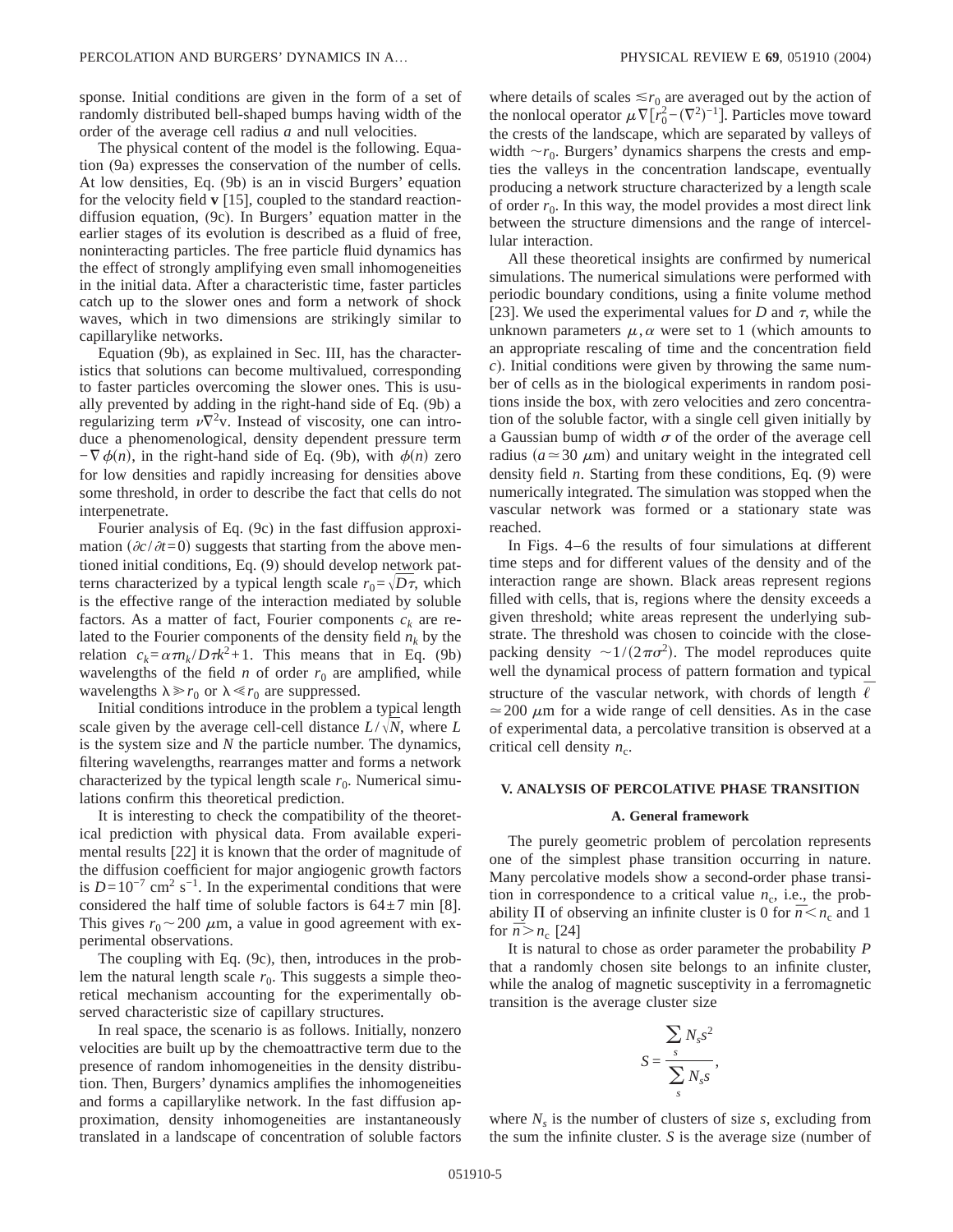

FIG. 4. Numerical simulations of the pattern formation process at different times obtained starting from initial cell density 100 cells/mm<sup>2</sup>. (a)  $t=0$  h (b)  $t=3$  h (c)  $t=6$  h; (d)  $t=9$  h. The side of the box is 2 mm. In the simulated network structures one recognizes sometimes blobs connected by narrow bridges. The blobs are what remains of isolated cells or small cell aggregates after chemotactic aggregation and their size is of order  $r_0$ . The width of the bridges is probably a nonuniversal quantity depending on several factors, including the particular form of the pressure term  $\phi(n)$ . A more detailed physical modeling could probably allow to fit the experimentally observed width distribution.

sites) to which a randomly chosen occupied site in the lattice belongs.

The correlation (or connectivity) function  $c(r)$  is defined as the probability that two randomly chosen sites at distance *r* are occupied on the same cluster and the correlation (or connectivity) length as

$$
\xi^2 = \frac{\sum r^2 c(r)}{\sum c(r)},
$$

where the sum is performed over sites.

In a neighborhood of the critical point the following critical behaviors are observed:

$$
\Pi = \theta(\bar{n} - n_c),\tag{10a}
$$

$$
P \sim (\bar{n} - n_c)^{\beta} \quad \text{for} \quad \bar{n} \ge n_c,
$$
 (10b)

$$
S \sim |\bar{n} - n_{\rm c}|^{-\gamma},\tag{10c}
$$

$$
N_s \sim s^{-\tau} \quad \text{for} \quad \bar{n} = n_c,
$$
 (10d)



FIG. 5. Numerical simulations obtained starting from four different values of the initial cell density. (a)  $50$  cells/mm<sup>2</sup>; (b) 100 cells/mm<sup>2</sup>; (c) 200 cells/mm<sup>2</sup>; (d) 400 cells/mm<sup>2</sup>. The side of the box is 2 mm.

$$
c(r) \sim r^{-\eta} \quad \text{for} \quad \bar{n} = n_c,
$$
 (10e)

$$
\xi \sim |\bar{n} - n_c|^{-\nu},\tag{10f}
$$

where  $\beta$ ,  $\gamma$ ,  $\tau$ ,  $\eta$ ,  $\nu$  are the critical exponents and  $\theta$  the step function.

On systems of finite size *L*, the first three quantities obey the following finite size scaling relations:

$$
\Pi(\bar{n},L) \sim \hat{\Pi}[(\bar{n}-n_c)L^{1/\nu}], \qquad (11a)
$$

$$
P(\overline{n},L) \sim L^{-\beta/\nu} \hat{P}[(\overline{n}-n_c)L^{1/\nu}], \qquad (11b)
$$

$$
S(\overline{n}, L) \sim L^{\gamma/\nu} \hat{S}[(\overline{n} - n_c)L^{1/\nu}].
$$
 (11c)

Another quantity of interest is the density function  $\rho(r)$  of the percolating cluster for various *r*. This function is defined as the mean density of sites belonging to the percolating cluster, enclosed in a circle of radius *r* centered at one site belonging to the cluster, and averaged over different centering sites and different realizations of the system. For a fractal object with fractal dimension *D*, this should scale as  $\rho(r)$ ,*rD*−*<sup>d</sup>* . This behavior is expected for percolating clusters at the critical point.

It is well known that only two critical exponents are independent, since critical exponents are constrained by scaling laws [2].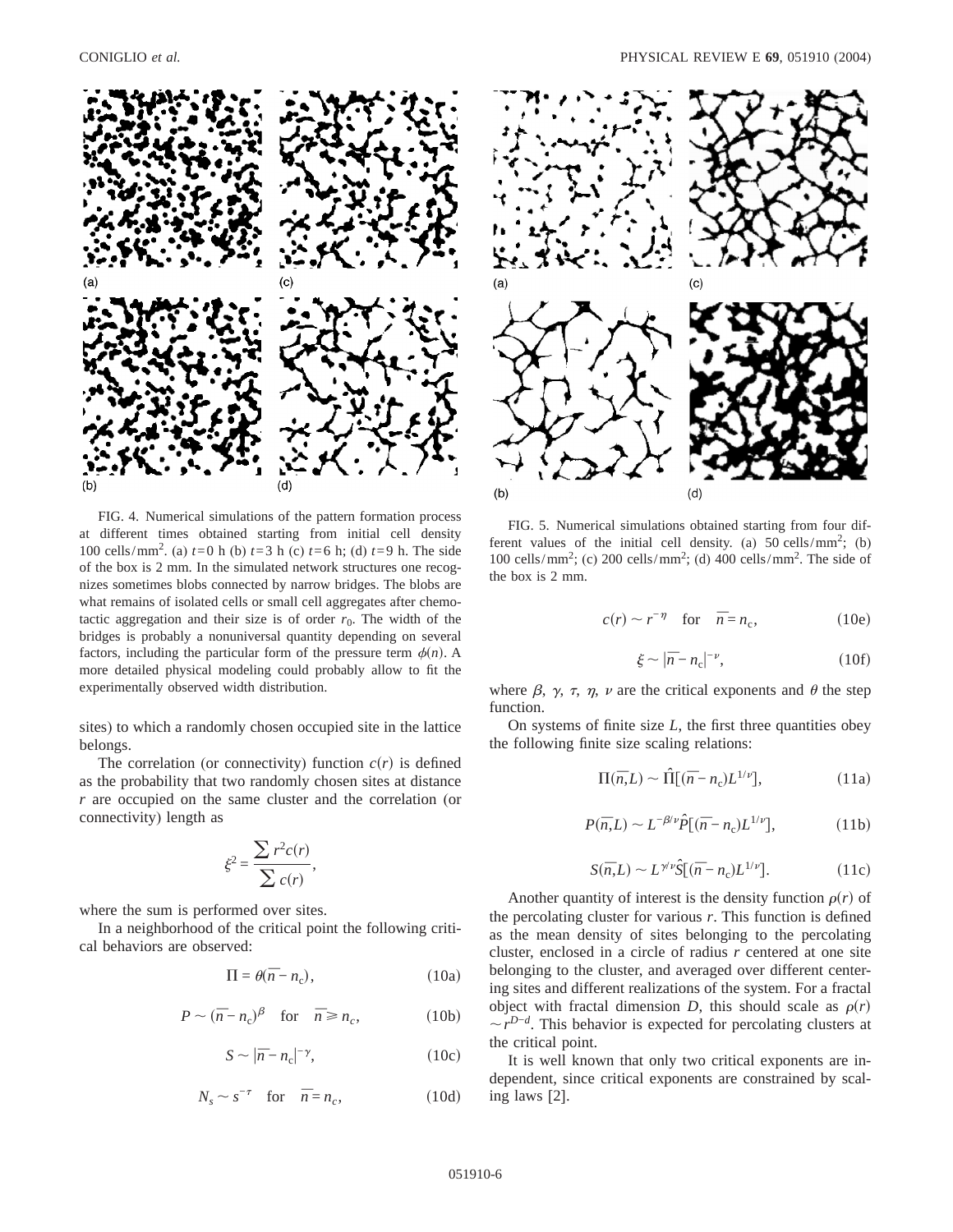

FIG. 6. Numerical simulations obtained with different values of the interaction range  $r_0$ . (a)  $r_0 = 100 \mu m$ ; (b)  $r_0 = 200 \mu m$ ; (c)  $r_0$ =300  $\mu$ m; (d)  $r_0$ =400  $\mu$ m. The side of the box is 2 mm.

#### **B. Numerical computation of critical indices**

To characterize the observed percolative phase transition, extensive numerical simulations of system (9) were performed on a Beowulf network of 14 knots using lattice sizes *L*=1,2,4,and 8 mm, with different values of the initial den- $\frac{1}{n}$  (see, e.g., Fig. 5).

For each point 100 to 200 realizations of the system were computed, depending on the proximity to the critical point.

In order to study percolation properties the square domain was partitioned in little square boxes of size  $2^{-6}$  mm, forming the sites of a square lattice; the system (9) was solved using a finite volume method on this lattice and each site set as filled if the mean cell density inside the corresponding little box was larger than the threshold  $1/2\pi\sigma^2$ , empty otherwise [25]. We then identified clusters of nearest neighbor filled sites.

We thus mapped the continuous density *n* to a set of occupied and empty sites. Using a Hoshen-Kopelman algorithm [26] we then measured the following for each set of realizations.

- (1) The percolation probability  $\Pi$ .
- (2) The fraction of sites belonging to the largest cluster, which for an infinitely large system gives the percolation strength *P*.
- (3) The mean cluster size *S*.
- (4) The cluster distribution function  $N_s$ .

Using relation (11a), we estimate the position of the critical point  $n_c$  from the intersection of graphs of  $\Pi = \Pi(\bar{n}, L)$ (Fig. 7). For the chosen threshold  $1/(2\pi\sigma^{-2})$ , the estimated value is  $n_c = 94 \pm 1$  cell/mm<sup>2</sup>.



FIG. 7. Percolation probability as a function of  $\bar{n}$  for different sizes *L*. The curves have fitted to the numerically computed points and are intended as a guide to the eye.

Then, we find  $\nu$  plotting  $\Pi(\bar{n}, L)$  as a function of  $(\bar{n})$  $-n_c$ <sup>L<sup>1/v</sup>, where  $n_c$  is held to the value previously computed</sup> and looking for the value of the exponent which allows the best data collapsing according to relation (11a) (Fig. 8). We obtain  $\nu=1.33\pm0.08$ .

Knowing  $\nu$  and  $n_c$ , we estimate  $\beta/\nu$  and  $\gamma/\nu$  by looking for the data collapse of  $L^{\beta/\nu}P(\bar{n},L)$  and  $L^{-\gamma/\nu}S(\bar{n},L)$  as a function of  $(\bar{n} - n_c)L^{1/\nu}$ , according to the relations (11b) and (11c) (see Figs. 9 and 10). We obtain  $\beta/\nu=0.11\pm0.01$  and  $\gamma/\nu=1.83\pm0.05$ . The errors on computed values of indices are estimated looking for the range of values that gives an acceptable data collapse.

By the cluster distribution function behavior at critical point we estimate the critical exponent  $\tau$  using the relation (10d). We obtain  $\tau = 2.0 \pm 0.1$  (see Fig. 11).

Computing  $\rho(r)$  at the critical point we measure *D*, obtaining  $D=1.87\pm0.03$  (see Fig. 12); the error is principally due to the uncertainty in the determination of  $n_c$ .

Numerical data suggest that the phase transition be second order. The values found for  $\nu$ ,  $\gamma/\nu$ ,  $\beta/\nu$ ,  $\tau$ , and *D* with the corresponding errors are compatible with the scaling laws.

We verified that while  $n_c$  is sensitive to the choice of the threshold in a neighborhood of the natural value  $1/(2\pi\sigma^2)$ ,



FIG. 8. Collapsing of the data shown in Fig. 7 using Eq. (11a) with  $\nu=1.33$ .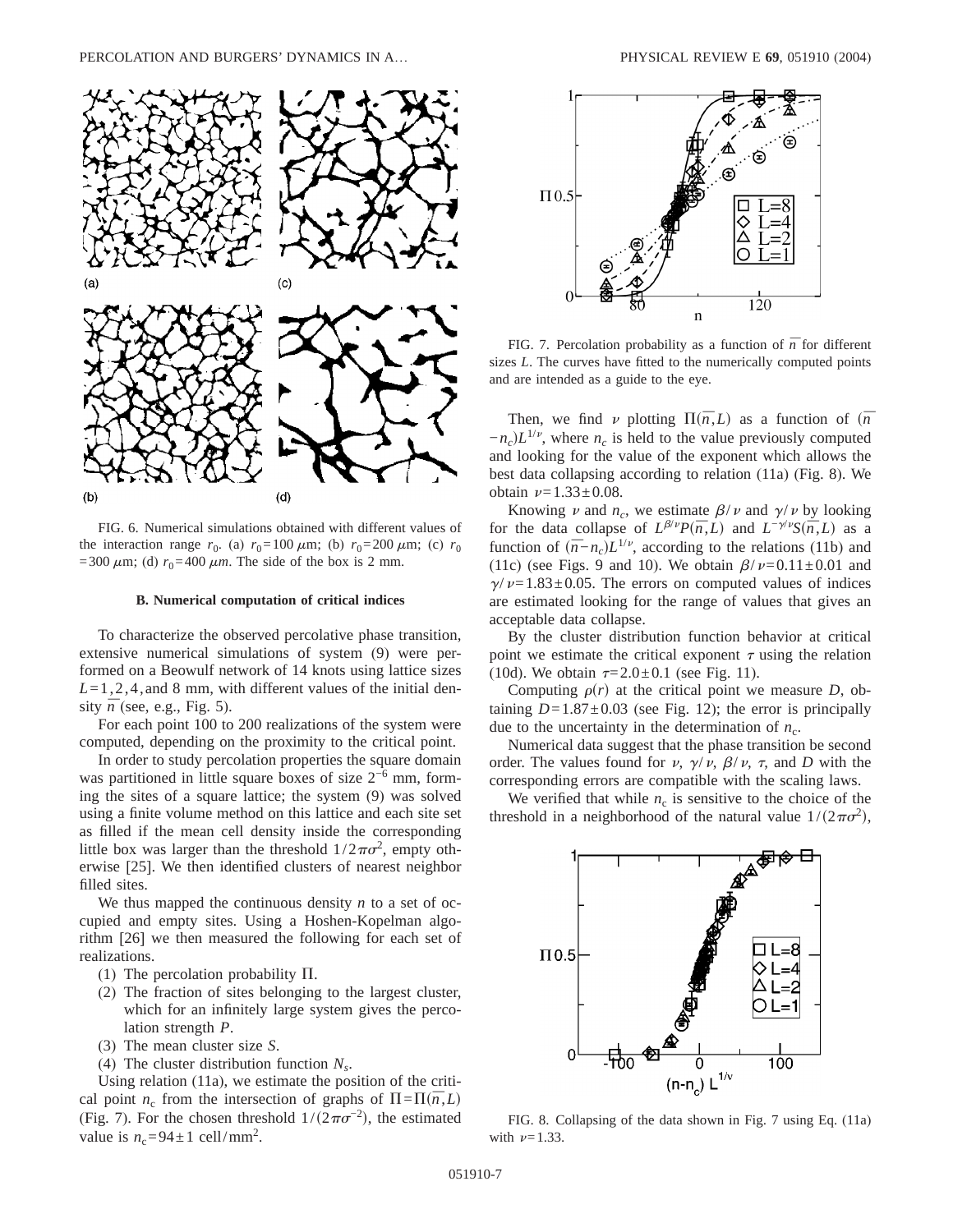

FIG. 9. Order parameter data with different values of the size *L* collapsed using Eq. (11b) with  $\nu=1.33$ ,  $\beta/\nu=0.11$ .

the critical exponents do not depend on it. This is what one expects for universality of critical models.

A comparison with the critical indices of random percolation [24] gives numerical evidence that the phase transition falls in the universality class of random percolation (see Table I), that is, when the sites of the lattice are uncorrelated and each one occupied with the same probability. As critical indices are linked to the large-scale structure of the percolating cluster, this means that, on such a large scale, the structure of the vascular network is mainly determined by initial random positioning of the cells, and is not altered by the dynamical process of migration and aggregation. This is what one expects because the interaction among cells is mediated by a finite-range interaction. So at scales  $\gg r_0$  the structure of the percolating cluster is determined by the coalescence of aggregates of sizes of order  $\sim r_0$ .

## **C. Small scales behavior**

The critical exponents listed before give information about the large-scale behavior of the system. On the other hand, in smaller distances clusters are quite different from the ones of random percolation. In order to get some understanding on smaller scales geometry we measured the density function  $\rho(r)$  at  $\bar{n} = n_c$  of the percolating cluster (defined as the largest cluster) for various *r*.

This function clearly shows that two regimes are present. At scales  $r \le r_c = 0.77 \pm 0.08$  mm the behavior of the system



FIG. 10. Mean cluster size data with different values of the size *L* collapsed using Eq. (11c) with  $\nu=1.33$ , and  $\gamma/\nu=1.83$ .



FIG. 11. Cluster distribution function  $N<sub>s</sub>$  from numerical simulation as a function of *s* for percolating cluster at critical point.

is different from that of random percolation and a different fractal dimension  $D=1.50\pm0.02$  is observed, while at larger scales one finds again the behavior of random percolation. As explained in the preceding section the large-scale behavior of the system is essentially regulated by initial random conditions. The fractal dimension at small scales is related to the dynamical process of migration and aggregation.

The exponent  $\tau$  is directly related to the fractal dimension by the relation  $\tau=1+d/D$ , so it would be interesting to check if a crossover behavior could be observed also in this function or not (which is not obvious). Unfortunately, our data are not enough to see if this crossover is present or not.

A class of fractal growth models, which shows a value for the fractal dimension  $D \sim 1.5$  (similar to the one observed at small scales), is cluster-cluster aggregation [3]. In clustercluster aggregation models, it is assumed that starting with random initial conditions particles can diffuse according to some rule and stick with a certain probability when they get in touch. Clusters formed in this process then diffuse and the process ends with the presence of a small number of large clusters.

The framework of cluster-cluster aggregation seems to be similar in some way to the situation described in this paper. The main difference is in the fact that cluster-cluster aggregation models consider random (diffusive) motions instead of the directed motions considered in this paper.



FIG. 12. Density of the percolating cluster  $\rho(r)$  as a function of radius for numerical and experimental data.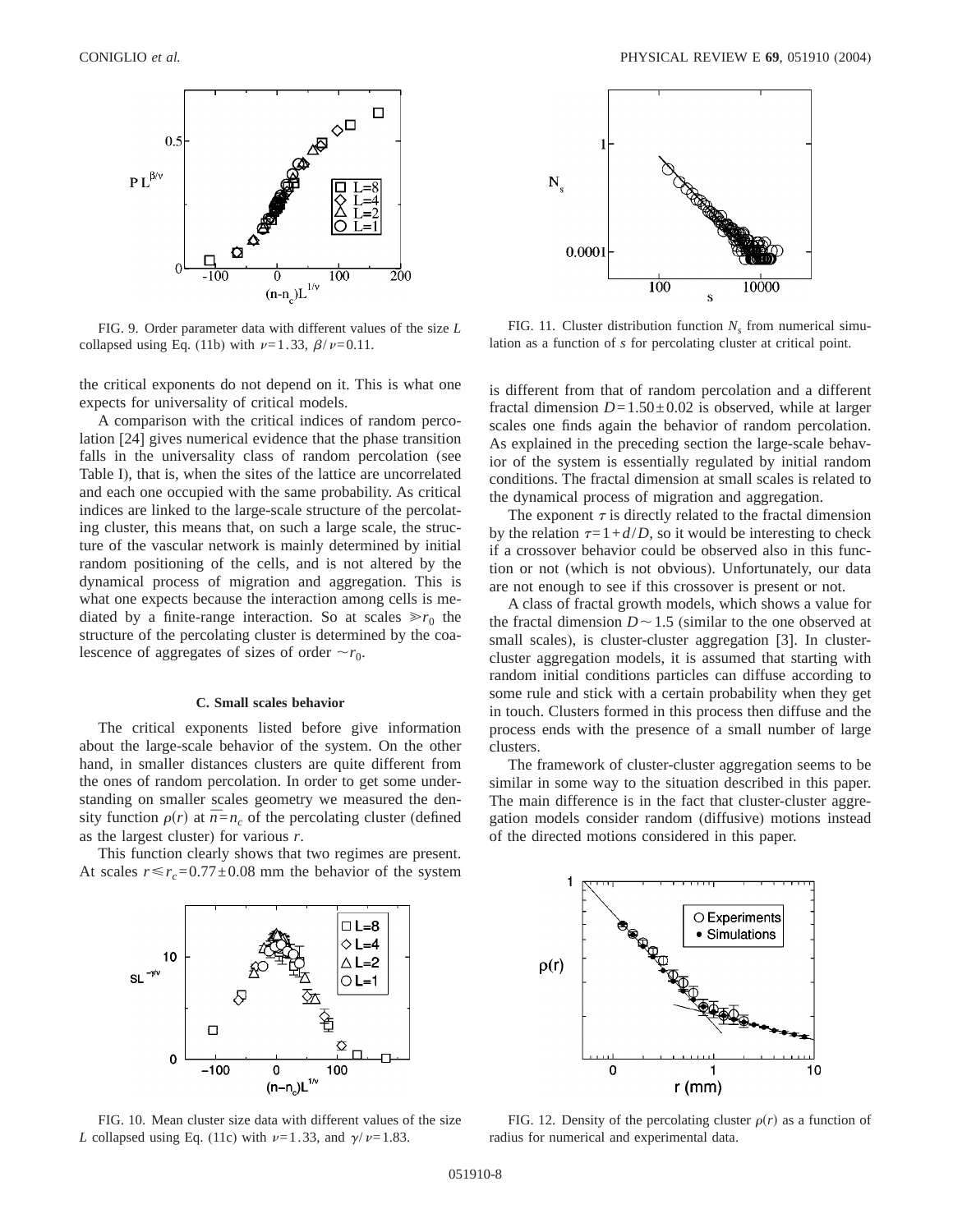TABLE I. Critical indices measured on the numerical model and on experimental data, and compared with the exact values of random percolation.

| Critical index | Model         | Experiments                     | Random percolation |
|----------------|---------------|---------------------------------|--------------------|
| $\nu$          | $1.33 + 0.08$ | Not measured                    | 1.333              |
| $\gamma/\nu$   |               | $1.83 \pm 0.05$ $1.78 \pm 0.12$ | 1.792              |
| $\beta/\nu$    | $0.11 + 0.01$ | Not measured                    | 0.104              |
| $\tau$         | $2.0+0.1$     | $2.0 \pm 0.3$                   | 2.055              |
| D              | $1.87 + 0.03$ | $1.85 \pm 0.10$                 | 1.896              |

#### **D. Analysis of experimental data**

In order to verify the agreement of numerical calculations and experimental data we repeated the measures described above on experimental data kindly provided by Bussolino and Serini at IRCC (Candiolo, Turin). The data consist of a set of 28 digital photographs (with a resolution of 10242 pixels) of mature structures obtained starting from initial densities of  $50, 75, 100, \ldots, 200$  cells/mm<sup>2</sup>. The photographs are the results of two experimental sessions, each performed in duplicate, so that four photographs are available for each density value.

An analysis of these data was already presented in Ref. [7]. The data show the presence of a percolative transition at  $n_c \sim 125$  cells/mm<sup>2</sup>, and are compatible with the values for  $\gamma/\nu$  and  $\tau$  obtained from numerical simulations (Figs. 13 and 14). The available data are not enough to obtain  $\nu$  and  $\beta/\nu$ with a reasonable precision [7]. The density  $\rho(r)$  of the percolating cluster as a function of the radius was also measured, showing perfect agreement with the numerical computations (see Fig. 12). We obtain  $D=1.85\pm0.10$  for the fractal dimension, while at small scales this exponent becomes  $D=1.48\pm0.05$ . The crossover point is practically identical to the numerically computed one.

We plan to repeat the measures on a larger set of experimental data as soon as they become available.

#### **VI. CONCLUSIONS**

We have presented an extensive discussion of the dynamical properties of the model proposed in Ref. [7] and analyzed



FIG. 13. Percolation probability measured from experimental pictures as a function of  $\bar{n}$  for different *L*.



FIG. 14. Cluster distribution function  $N_s$  from experimental data as a function of *s* for the percolating cluster at the critical point.

numerical results on the percolative critical behavior and fractal structures in connection with experimental data. Critical indices of the phase transition and fractal dimension of numerically computed patterns are in good agreement with experimental results, although with the limitations due to the small number of experimental pictures available. The phase transition appears to be second order, at least to the accuracy allowed by the limitations in size which are intrinsic to our numerical experiments. Comparison of critical indices suggests that the phase transition falls in the universality class of random percolation, even in presence of migration and dynamical aggregation.

This is expected because the dynamical mechanism of migration and aggregation is short range, so that critical behavior is regulated by initial random conditions. The smallscale behavior is different, being strictly linked to the dynamical mechanism of migration and aggregation, as suggested in Ref. [7].

We have also shown that endothelial cells endowed with a specific gene profile act according to simple mathematical laws, which ultimately govern vascular network assembly and geometry. This suggests that capillary structures themselves may have evolved as a consequence of these fundamental abilities of specific cell populations, such as motility and adhesion, in much the same way as it happened with nonliving matter, on an enormously different length scale, when the large-scale structure of the Universe formed from a presumably initial uniform background.

The model appears to be quite successful in describing *in vitro* experiments, where all the parameters are under control and one can easily tune the cell density.

Our numerical computation could in principle present some practical implication. Normal tissue function depends on adequate supply of oxygen through blood vessels. Understanding the mechanisms of formation of blood vessels has become a principal objective of medical research, because it would offer the possibility of testing medical treatments *in silicio*. One can think that the dynamical model described in this paper can be utilized in future to design properly vascularized artificial tissues by controlling the vascularization process through appropriate signaling patterns.

Some recent *in vivo* results [27] seem to suggest that a mechanism similar to that studied here could be essential also in some *in vivo* situations. It is known that the soluble